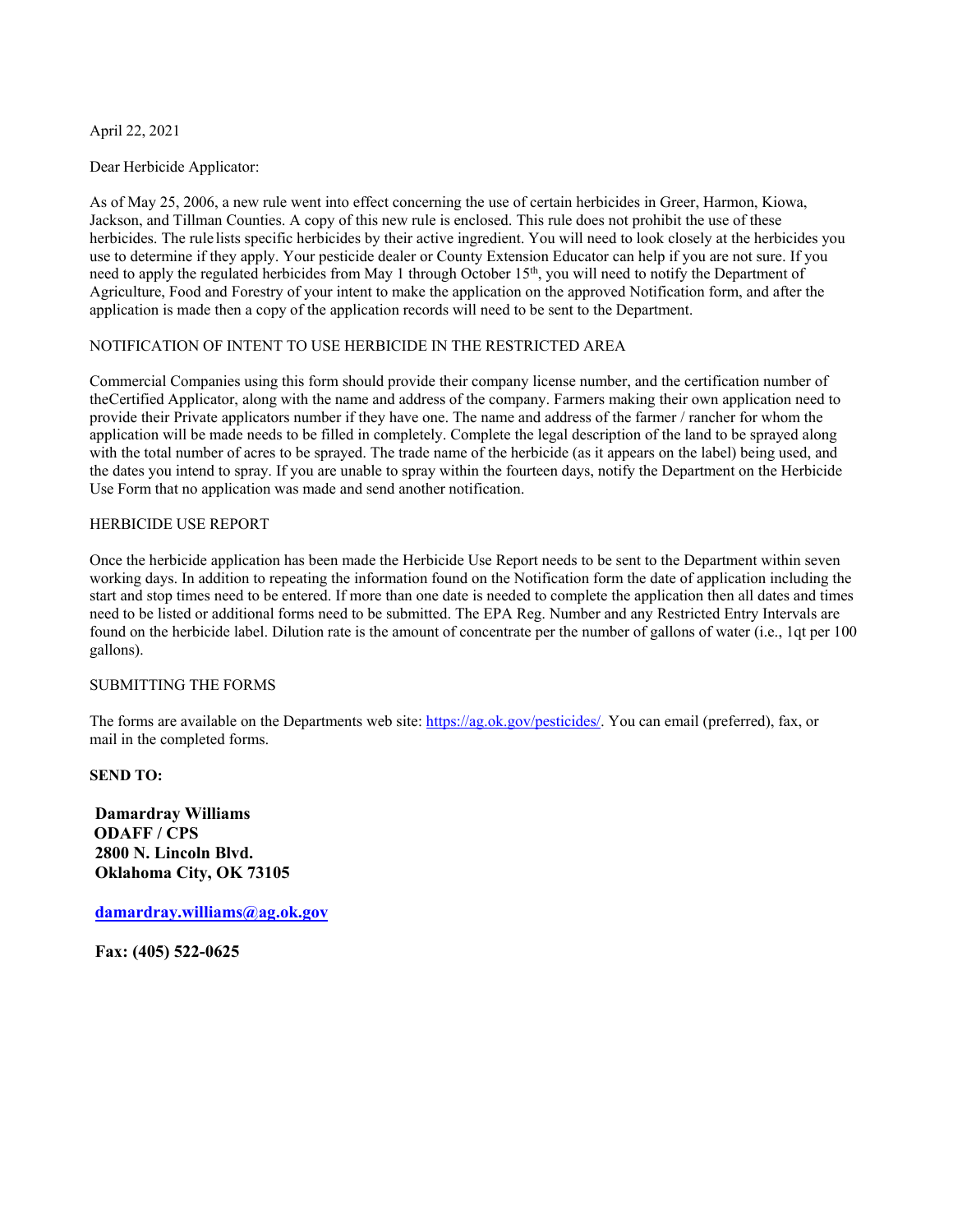### **TITLE 35. OKLAHOMA DEPARTMENT OF AGRICULTURE, FOOD, AND FORESTRY CHAPTER 30. PLANT INDUSTRY SUBCHAPTER 17. COMBINED PESTICIDE PART 11. STANDARDS FOR APPLICATION OF PESTICIDE**

### **35:30-17-24.1. Restricted use areas**

(a) Applications of products containing 2,4-D esters or dicamba as an active ingredient to agricultural lands shall not be made in Greer, Harmon, and Kiowa counties between 12:01 a.m. of May 1 of each calendar year through 11:59 p.m. of October 15 of each calendar year except in accordance with the provisions of this section.

(b) Applications of products containing 2,4-D, dicamba, picloram, triclopyr, or clopyralid as an active ingredient to agricultural lands shall not be made in Jackson and Tillman counties between 12:01 a.m. of May 1 of each calendar year through 11:59 p.m. of October 15 of each calendar year except in accordance with the provisions of this section.

(c) Any person intending to apply any of the herbicides listed in subsection (a) or (b) in the counties and during the times prohibited shall adhere to the following procedure:

(1) The person shall notify the Department of the intent to apply herbicides listed in subsection (a) or (b) prior to the application on a form provided by the Department.

(2) The person shall file a report with the Department on a form provided by the Department no later than seven (7) working days after the last application date provided in the original notification of the herbicide use.

(d) Failure to comply with this section shall be considered a use that is not suitable or safe.

(e) All records and notifications required by this section shall be in addition to any records required to be maintained by a commercial applicator pursuant to other rules.

(f) The provisions of this section shall not apply to applications of  $2,4$ -DB.

1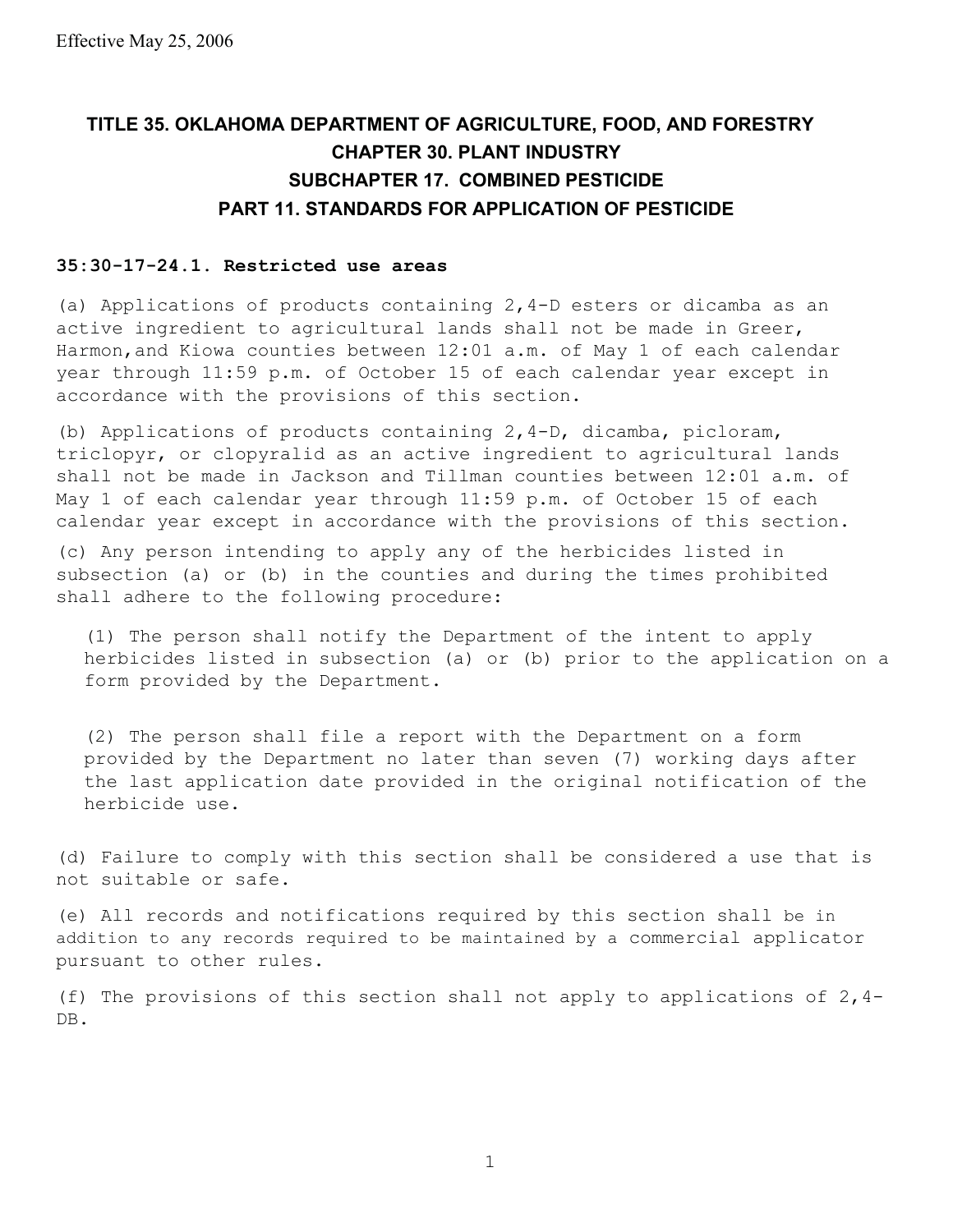# **NOTIFICATION OF INTENT TO USE HERBICIDES IN THE RESTRICTED AREA**

| <b>COMPANY OR INDIVIDUAL</b><br><b>MAKING APPLICATION</b>                                         | <b>FARMER/RANCHER FOR WHOM THE</b><br><b>APPLICATION WILL BE MADE</b>                                                                                                                                                                                                                                                                                                       |  |
|---------------------------------------------------------------------------------------------------|-----------------------------------------------------------------------------------------------------------------------------------------------------------------------------------------------------------------------------------------------------------------------------------------------------------------------------------------------------------------------------|--|
| <b>COMPANY LICENSE#</b>                                                                           |                                                                                                                                                                                                                                                                                                                                                                             |  |
|                                                                                                   |                                                                                                                                                                                                                                                                                                                                                                             |  |
| <b>PRIVATE APPLICATOR #</b>                                                                       |                                                                                                                                                                                                                                                                                                                                                                             |  |
|                                                                                                   | Name: Name and the set of the set of the set of the set of the set of the set of the set of the set of the set of the set of the set of the set of the set of the set of the set of the set of the set of the set of the set o                                                                                                                                              |  |
| Street:                                                                                           | Street:                                                                                                                                                                                                                                                                                                                                                                     |  |
|                                                                                                   |                                                                                                                                                                                                                                                                                                                                                                             |  |
|                                                                                                   |                                                                                                                                                                                                                                                                                                                                                                             |  |
|                                                                                                   |                                                                                                                                                                                                                                                                                                                                                                             |  |
| HERBICIDE(S)                                                                                      | I will be applying <u>example and the set of the set of the set of the set of the set of the set of the set of the set of the set of the set of the set of the set of the set of the set of the set of the set of the set of the</u>                                                                                                                                        |  |
|                                                                                                   |                                                                                                                                                                                                                                                                                                                                                                             |  |
|                                                                                                   | When the application has been made I will complete the "Herbicide Use Report" and send it to the Oklahoma Department<br>of Agriculture, Food and Forestry within seven (7) days. If the application cannot safely be made within these projected<br>dates I will send an "Herbicide Use Report" to the Department stating no application was made and reapply if necessary. |  |
| <b>SIGNATURE</b>                                                                                  | <b>DATE</b>                                                                                                                                                                                                                                                                                                                                                                 |  |
| <b>SEND TO:</b>                                                                                   |                                                                                                                                                                                                                                                                                                                                                                             |  |
| <b>Damardray Williams</b><br><b>ODAFF/CPS</b><br>2800 N. Lincoln Blvd.<br>Oklahoma City, OK 73105 |                                                                                                                                                                                                                                                                                                                                                                             |  |
| damardray.williams@ag.ok.gov                                                                      |                                                                                                                                                                                                                                                                                                                                                                             |  |
| Fax: (405) 522-0625                                                                               |                                                                                                                                                                                                                                                                                                                                                                             |  |